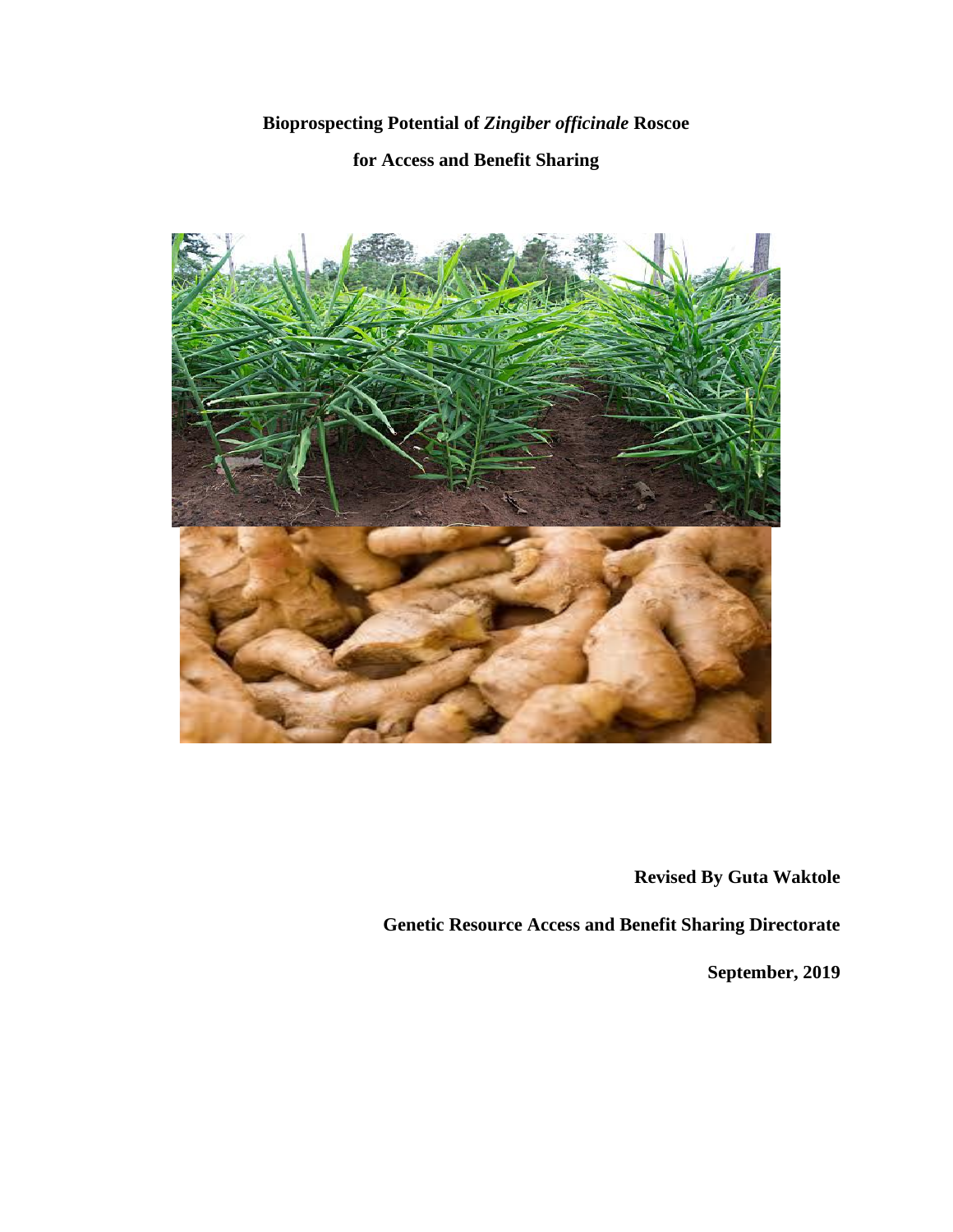## **1. Introduction**

Ethiopia has issued a Proclamation on Access to Genetic Resources and Community Knowledge, and Community Rights (Proclamation No 482/2006) and Regulation 169/2009. Based on these legal frameworks, the country has been implementing the access and benefit sharing objective of the CBD (Convention on Biological Diversity). The Proclamation includes a range of issues such as ownership, user rights, and conditions for access, benefit sharing, types of benefits, powers and responsibilities among the others. The law bears the necessity of Prior Informed Consent (PIC) to access genetic resources or community knowledge. Following the PIC, the Ethiopian Biodiversity Institute shall negotiate on Mutually Agreed Terms (MAT) with the User of the genetic resources. Therefore, this review is done with the intention to encourage any bioprospecting company or an individual interested to work on *Zingiber officinale* Roscoe from Ethiopia.

## **2. The Plant Taxonomy and Morphological Description**

Ginger, the root of the plant *Zingiber officinale* Roscoe, belongs to the Family Zingiberaceae, is globally one of the most commonly used spice and medicinal agent (Vasala, 2004). Ginger is said to be Indian in origin (Govindarajan, 1982a, b; Vasala, 2004). It is commonly known as by the local name *Zinjibil* (Amharic) and *Zinjibila* (Af. Oromo). It is a tropical plant and needs plenty of heat and humidity for good growth. It is a perennial rhizomatous plant with pale yellowish, thick lobed rhizome having tuberous joint. The plant may grow as high as 90 cm on cultivation (Sellar, 2001). Ginger has been cultivated for thousands of years as a spice and an important cash crop in India (Sivasothy *et al*., 2011) and as preserves in sugar syrup or as sugar candy in China (Baliga *et al*., 2003).

#### **3. Ecology and distribution**

Ginger needs warm, humid climate for good yield and cultivated well at an altitude of 1500 metres above sea level. It grows well in a climate with moderate rainfall with well-drained soil like sandy loam rich in humus. Growing ginger in the same soil year after year is not recommended, but rotating the crop is preferable. It is best to plant ginger in the pre-monsoon period, after burning the surface soil for the higher yield and reduce disease incidence (Sellar, 2001).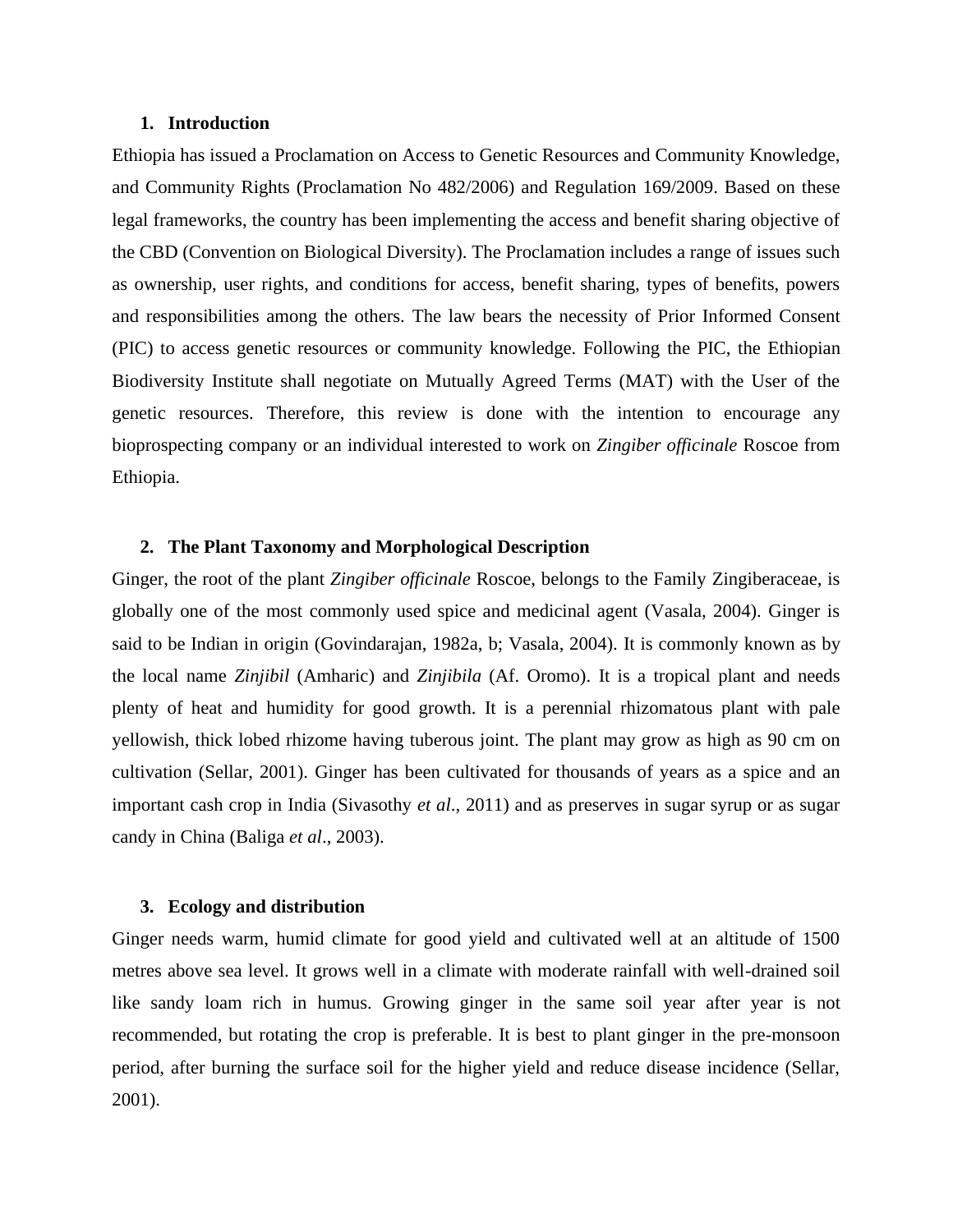Ginger cultivation in Ethiopia started during 13<sup>th</sup> century. Arabs introduced it from India and Ethiopia has become the gate way for many Asian and many East European Countries since then. Yellow and brown areas of Ethiopia are the most suitable. The Yellow area has low rainfall or irregular climate, and the large grazing Brown area tends to have irregular climate. Ginger is cultivated in many places in Ethiopia such as Bahir Dar, Dejen, Debere Markos, Kola Dega Damot, Metekel and Agew Mider, Gamo, Galeb and Hamer Bako, Gofa and Konta, Wabe, Dolo and Genale, Sidama and Arero Gimbi, Nekemte, Horo Guduru and Arjo and all regions of Ilubabor and Jimma Zone (Endrias Geta and Asfaw Kifle, 2011; Vijayalaxmi and Sreepada, 2012).

Large-scale commercial production of ginger by farmers in Southern Nations, Nationalities and Peoples' Region (SNNPR) is practiced within the administrative Districts of Kacha Bira and Handaro-Tunto (both located in Kambata and Tambaro), Boloso Bombe and Boloso Sorie (both located in Wolaita Zone), and part of western Badawacho (Hadiya Zone) taking the leading position in the region as well as in the country (Endrias Geta and Asfaw Kifle, 2011).

#### **4. Medicinal value**

Ginger, the underground stem, or rhizome, of the plant *Zingiber officinale* Roscoe, is a medicinal plant that has been widely used in almost all countries in the world. Ginger has been used since ancient times as a spice. It still remains an important cooking spice around the world. In addition, ginger has been used historically for its medicinal value in a wide variety of diseases, especially gastrointestinal disorders, such as constipation, diarrhea, anorexia, colic, dyspepsia, nausea, vomiting, and motion sickness. Ginger has herbal medicine value. The main pharmacological activities of ginger and its compounds include immuno-modulatory, anti-tumorigenic, antiinflammatory, anti-apoptotic, anti-hyperglycemic, anti-lipidemic and anti-emetic. Ginger is also a strong anti-oxidant and may either mitigate or prevent generation of free radicals (Vijayalaxmi and Sreepada, 2012).

#### **5. Chemical composition**

Phytochemical studies have shown that ginger rhizome contains 3-6% fatty oil, 9% protein, 60- 70% carbohydrates, 3-8% crude fiber, about 8% ash, 9-12% water and 2-3% volatile oil